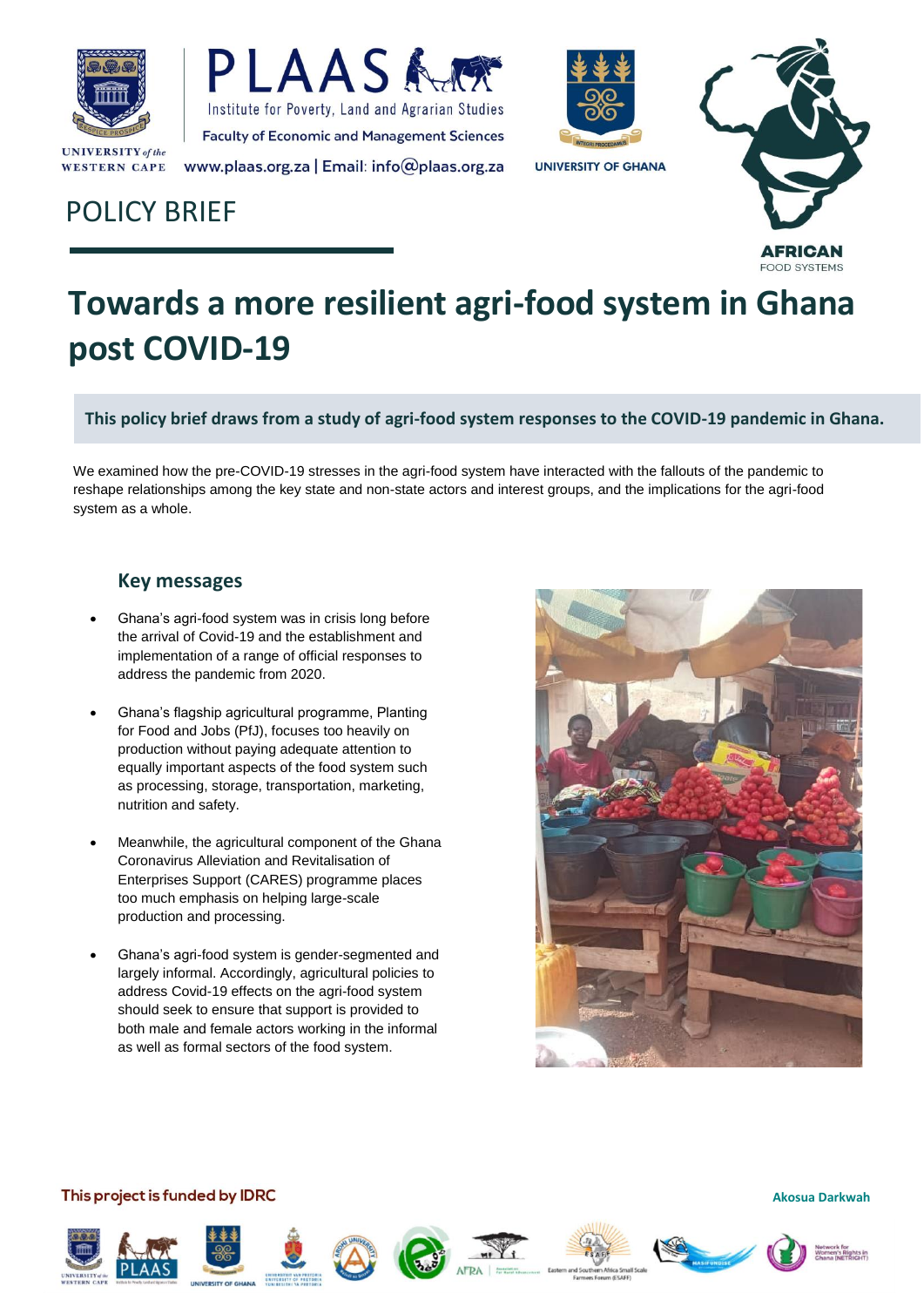

Akosua Darkwah

### **Context**

Ghana's food system was in crisis long before the arrival of Covid-19 in 2020. The country's largely smallholder-led, rainfed farming system was already unable to produce enough to feed the population. In recognition of this reality, the government developed the Planting for Food and Jobs programme to support the growth and sustainability of the food system through more effective production.

#### **Neglect of processing, storage and marketing**

However, the policymakers paid less attention to equally important aspects of the food system, such as processing, storage and marketing. This is evident in the government's budgetary allocations. In 2017, almost 90% of the PfJ's budget was apportioned to providing farm inputs; 60.1% for fertiliser and 29.6% for seeds. Only 1.3% of the budget was allocated to marketing and e-agriculture activities.<sup>1</sup>

#### **COVID relief for farmers**

Subsequently, in the wake of the pandemic, the state expanded the programme to cover more farmers. In addition, it introduced an agricultural component to the Ghana Covid-19 Alleviation and Revitalisation of Enterprises Support programme. The component supports commercial farming and agro/food processing of import-substitution commodities, specifically poultry, rice, sugar, tomatoes and cassava.

#### **Production bias continues**

Thus, in its response to Covid-19, the state once again placed the emphasis on providing support for *production* efforts, as well as for the large-scale actors in the food system.

#### **Women inadvertently ignored**

In focusing on production and large-scale agriculture in its PfJ and CARES programmes, the state has inadvertently ignored women as actors in the food system, since women are more likely to make a living by marketing food products than through employment in the production or processing of food in large quantities.

This neglect of women's major role in the informal food system and in addressing the myriad challenges they face inhibits their prospects of recovering from the socioeconomic harm wrought by the pandemic.

#### **Fig. 1:** Study sites: Accra, Techiman and Wa



**Footnote:**

1: MoFA. 2017. *[Planting for Food and Jobs: Strategic Plan for Implementation](https://mofa.gov.gh/site/programmes/pfj)* (2017-2020). Accra: Ministry of Food and Agriculture, Republic of Ghana.

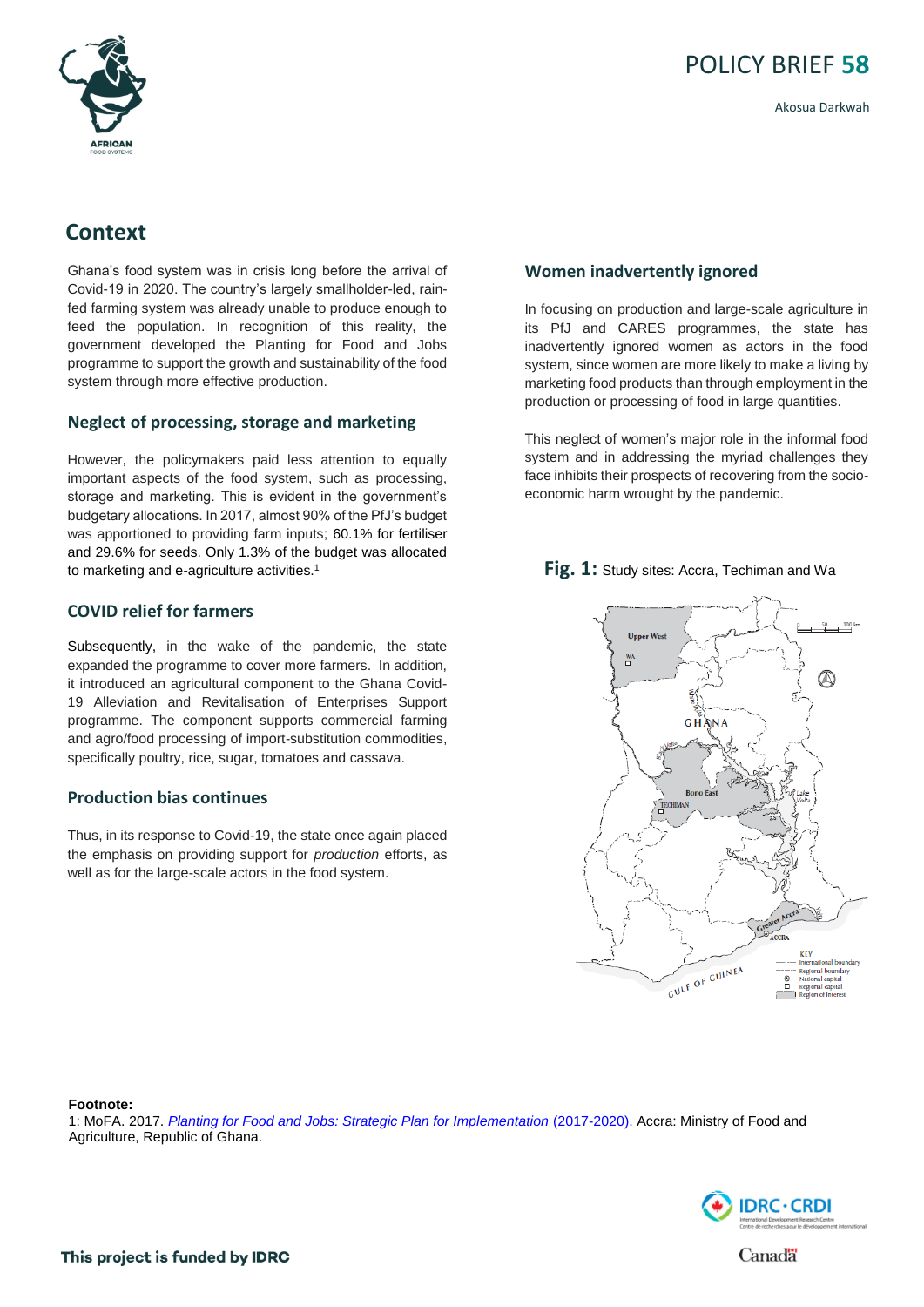

### **Findings**

The University of Ghana together with the Network for Women's Rights in Ghana (NETRIGHT) conducted extensive research into the experiences of food system actors, including farmers, transporters and traders, in three regions of Ghana: Greater Accra, Bono East and Upper West.

#### **Adverse effects**

The research, which was funded by the International Development Research Centre (IDRC) as part of a threecountry study into the impacts of Covid-19 on the political economy of African food systems, revealed that the pandemic and the responses to it had produced significant adverse effects on Ghana's food system.

#### **Reduced purchasing power and profits**

Although Ghana has survived the pandemic without experiencing a national food shortage, traders, distributors and farmers have struggled to ensure a continuous supply of food to the country's markets. The Covid-19 outbreak and the containment measures imposed by the state in response to the pandemic reduced the purchasing power of the average Ghanaian, which cut into traders' profits, even eroding their capital base in some cases.

#### **A ripple effect on farmers**

This credit crunch in turn diminished traders' ability to pay the farmers from whom they purchase the items they sell. Thus, even as farmers were able to continue producing as a result of state interventions in agriculture, they did not necessarily reap the full benefits of this financially given the cash shortages within the food system as a whole. In this regard, support for production without a concomitant interest in support for distribution and marketing was shown to have undermined the effectiveness of the state's interventions in the agri-food system.

#### **Acknowledging the importance of women in Ghana's food system**

The importance of women in Ghana's food system may be illustrated by their central role in sourcing, trading and selling tomatoes, which are a crucial ingredient in Ghanaian cuisine – for example, in soups and sauces. Notwithstanding the importance of this crop, the country does not produce enough to meet its needs and imports nearly 100,000 tonnes of tomatoes from Burkina Faso each year.<sup>2</sup>

The supply is made possible by Ghanaian women who travel by truck for days and nights on end to purchase tomatoes from Burkinabe farmers. With only limited credit and braving potential attacks from armed robbers, these women receive no significant support from the government; and the challenges they face appear to have been ignored in the recent policy prescriptions and programmes developed in response to the Covid-19 impacts on Ghana's food system.

While the official goal of improving domestic production of tomatoes is a laudable medium/long term one, the more short-term issue of supporting the women traders who ensure the availability of tomatoes at Ghanaian markets also needs to be addressed.

#### **Footnote:**

2: van Asselt, J., I. Masias, and S. Kolavalli. 2018. *[Competitiveness of the Ghanaian vegetable sector: Findings from a farmer](https://www.ifpri.org/publication/competitiveness-ghanaian-vegetable-sector-findings-farmer-survey)  [survey](https://www.ifpri.org/publication/competitiveness-ghanaian-vegetable-sector-findings-farmer-survey)*. GSSP Working Paper 47. Accra: International Food Policy Research Institute.

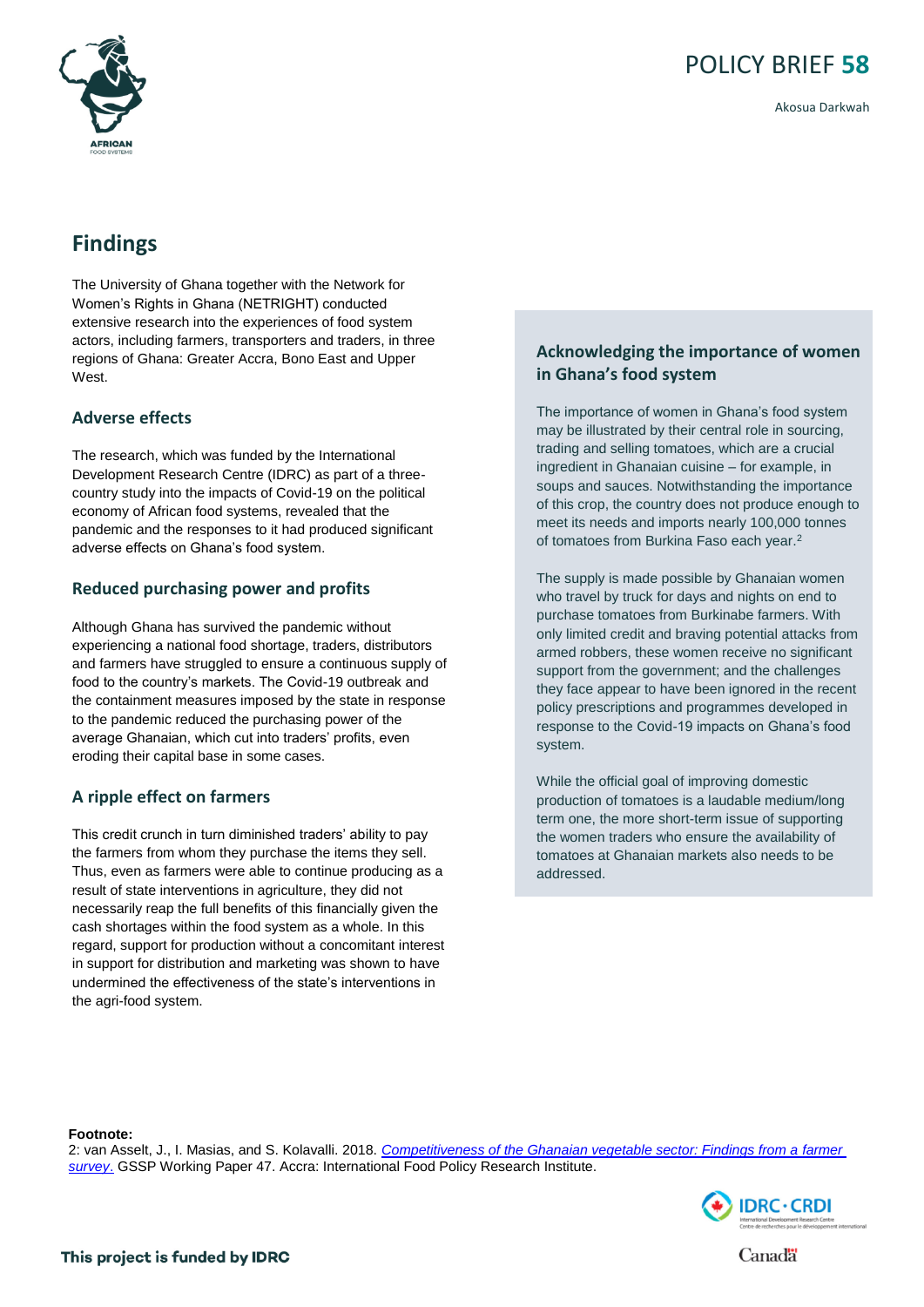

Akosua Darkwah

### **Conclusion**

It is important that the government adopt a holistic approach in its agricultural interventions, focusing as much on storage and marketing, as it does on production and processing. Production is but one element of the food system and a unilateral focus on it will not lead to the establishment of a resilient Ghanaian food system in the aftermath of Covid-19.

### **Recommendations**

It is recommended that:

- 1. Disbursements in Ghana's flagship agricultural programme, PfJ, as well as the agricultural component of Ghana CARES be distributed as evenly as possible across the food system.
- 2. The PfJ and the agricultural component of Ghana CARES should focus on addressing the needs of both the informal- and formalsector stakeholders in the country's food system.
- 3. The state should put in place user-friendly measures to help women making a living in the informal sector of the food system. A credit scheme that requires minimal documentation for eligibility will be a good start.